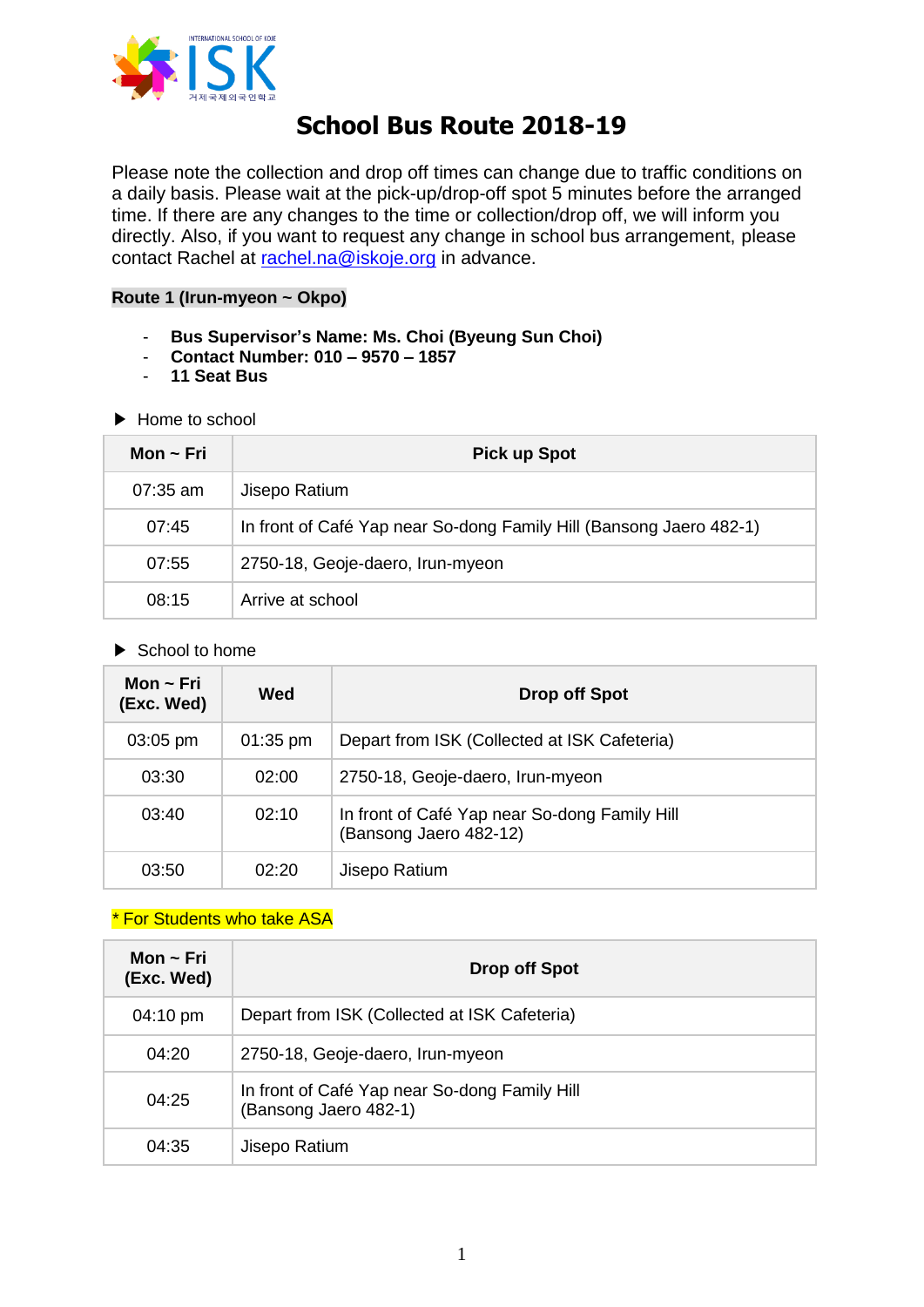

## **Route 2 (Suwol ~ Gohyeon ~ Deokpo)**

- **Bus Supervisor's Name: Ms. Kim (Seong Hee Kim)**
- **Contact Number: 010 - 9231 – 2091**
- **25 Seat Bus**
- ▶ Home to School

| Mon $\sim$ Fri | <b>Pick up Spot</b>                                                               |
|----------------|-----------------------------------------------------------------------------------|
| 07:39          | Gohyeon Adel Heim 201 Dong                                                        |
| 07:48          | Suwol Hillstate 105 Dong                                                          |
| 07:57          | Deokpo Nobless (Bus could not pull over for few minutes, please come out on time) |
| 08:00          | Deokpo Bayside Beach 101 dong                                                     |
| 08:05          | Epyeonhan (In front of Coffee shop "생활커피")                                        |
| 08:15          | Arrive at School                                                                  |

▶ School to Home

| Mon $\sim$ Fri<br>(exc. Wed) | Wed        | <b>Drop off Spot</b>          |
|------------------------------|------------|-------------------------------|
| 03:05 pm                     | $01:25$ pm | Depart from ISK               |
| 03:10                        | 01:30      | Okpo E-pyeonhan               |
| 03.13                        | 01.32      | Deokpo Nobless                |
| 03:15                        | 01:35      | Deokpo Bayside Beach 101 dong |
| 03:30                        | 01:50      | Suwol Hillstate 105 Dong      |
| 03:50                        | 02:10      | Gohyeon Adel Heim 201 Dong    |

## *\** For Students who take ASA

| Mon $\sim$ Fri<br>(exc. Wed) | <b>Drop off Spot</b>          |
|------------------------------|-------------------------------|
| 04:20 pm                     | Depart from ISK               |
| 04:30                        | Okpo E-pyeonhan               |
| 04:33                        | Deokpo Nobless                |
| 04:35                        | Deokpo Bayside Beach 101 dong |